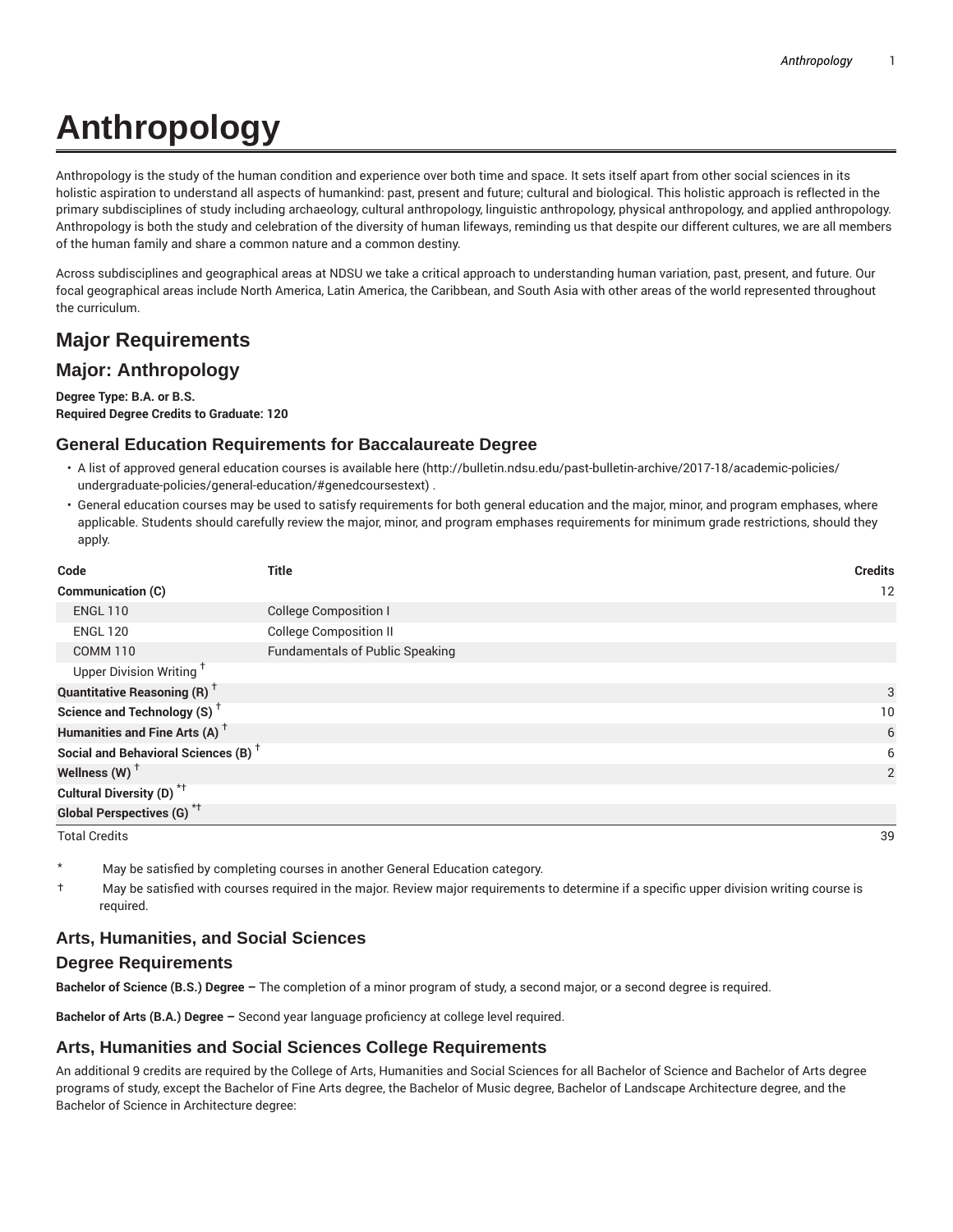| Code                 | Title                                                                                                                                                                                                                                                                                                                                                              | <b>Credits</b> |  |  |  |
|----------------------|--------------------------------------------------------------------------------------------------------------------------------------------------------------------------------------------------------------------------------------------------------------------------------------------------------------------------------------------------------------------|----------------|--|--|--|
|                      | <b>AH&amp;SS College Requirements</b>                                                                                                                                                                                                                                                                                                                              |                |  |  |  |
|                      | Courses used to satisfy any general education requirement cannot be used to also count toward the AH&SS College Requirements. A<br>minimum of three credits is required in each of the 3 following areas for a total of 9 credits. Choose only those courses with the prefixes<br>listed for each area. A course with the WGS prefix can only be used in one area. |                |  |  |  |
|                      | <b>Area One: Humanities</b>                                                                                                                                                                                                                                                                                                                                        |                |  |  |  |
|                      | ARB, ENGL, FREN, GERM, HIST, HUM, PHIL, RELS, SPAN, or WGS                                                                                                                                                                                                                                                                                                         |                |  |  |  |
|                      | Area Two: Social Sciences                                                                                                                                                                                                                                                                                                                                          |                |  |  |  |
|                      | ANTH, CJ, COMM, EMGT, POLS, SOC, or WGS                                                                                                                                                                                                                                                                                                                            |                |  |  |  |
|                      | <b>Area Three: Fine Arts</b>                                                                                                                                                                                                                                                                                                                                       |                |  |  |  |
|                      | ARCH, ART, ENVD, LA, MUSC, or THEA                                                                                                                                                                                                                                                                                                                                 |                |  |  |  |
| <b>Total Credits</b> |                                                                                                                                                                                                                                                                                                                                                                    | 9              |  |  |  |

### **Major Requirements**

| Code                                         | <b>Title</b>                                                                                                                                                                                                                                           | <b>Credits</b> |
|----------------------------------------------|--------------------------------------------------------------------------------------------------------------------------------------------------------------------------------------------------------------------------------------------------------|----------------|
| <b>Anthropology Core Requirements</b>        |                                                                                                                                                                                                                                                        |                |
| SOC 110                                      | Introduction to Sociology (May satisfy general education category S)                                                                                                                                                                                   | 3              |
| <b>ANTH 111</b>                              | Introduction to Anthropology (May satisfy general education category S and D)                                                                                                                                                                          | 3              |
| 200 Level Core: Select two of the following: |                                                                                                                                                                                                                                                        |                |
| <b>ANTH 204</b>                              | Archaeology and Prehistory                                                                                                                                                                                                                             |                |
| <b>ANTH 205</b>                              | Human Origins                                                                                                                                                                                                                                          |                |
| <b>ANTH 206</b>                              | Introduction to Cultural Anthropology: Peoples of the World                                                                                                                                                                                            |                |
| *Theory:                                     |                                                                                                                                                                                                                                                        | 3              |
| <b>ANTH 470</b>                              | Analysis & Interpretation in Archaeology                                                                                                                                                                                                               |                |
| or ANTH 480                                  | Development of Anthropological Theory                                                                                                                                                                                                                  |                |
| *Methods:                                    |                                                                                                                                                                                                                                                        | 3              |
| <b>ANTH 471</b>                              | Archaeological Research Methods                                                                                                                                                                                                                        |                |
| or ANTH 481                                  | Qualitative Methods in Cultural Anthropology                                                                                                                                                                                                           |                |
| Senior Capstone:                             |                                                                                                                                                                                                                                                        |                |
| <b>ANTH 489</b>                              | Senior Capstone In Anthropology                                                                                                                                                                                                                        |                |
| <b>Major Electives 300-400 Level:</b>        |                                                                                                                                                                                                                                                        | 18             |
|                                              | Other courses may qualify to substitute for the 300-400 level courses. Substitutions must be approved by the adviser and department<br>chairperson prior to course enrollment. These include internships, field schools, archaeology lab credits, etc. |                |
| <b>Total Credits</b>                         |                                                                                                                                                                                                                                                        | 37             |

\* Other courses may qualify to substitute for the Theory and Methods courses. Substitutions must be approved by the adviser and department chairperson prior to course enrollment and paperwork must be file with the Office of Registration and Records.

# **Minor Requirements**

# **Anthropology Minor**

#### **Minor Requirements**

**Required Credits: 18**

| Code                                    | Title                                                       | <b>Credits</b> |
|-----------------------------------------|-------------------------------------------------------------|----------------|
| <b>Required Courses</b>                 |                                                             |                |
| <b>ANTH 111</b>                         | Introduction to Anthropology                                | 3              |
| SOC 110                                 | Introduction to Sociology                                   | 3              |
| Electives: Select two of the following: |                                                             |                |
| <b>ANTH 204</b>                         | Archaeology and Prehistory                                  |                |
| <b>ANTH 205</b>                         | Human Origins                                               |                |
| <b>ANTH 206</b>                         | Introduction to Cultural Anthropology: Peoples of the World |                |
| <b>Additional Electives</b>             |                                                             |                |